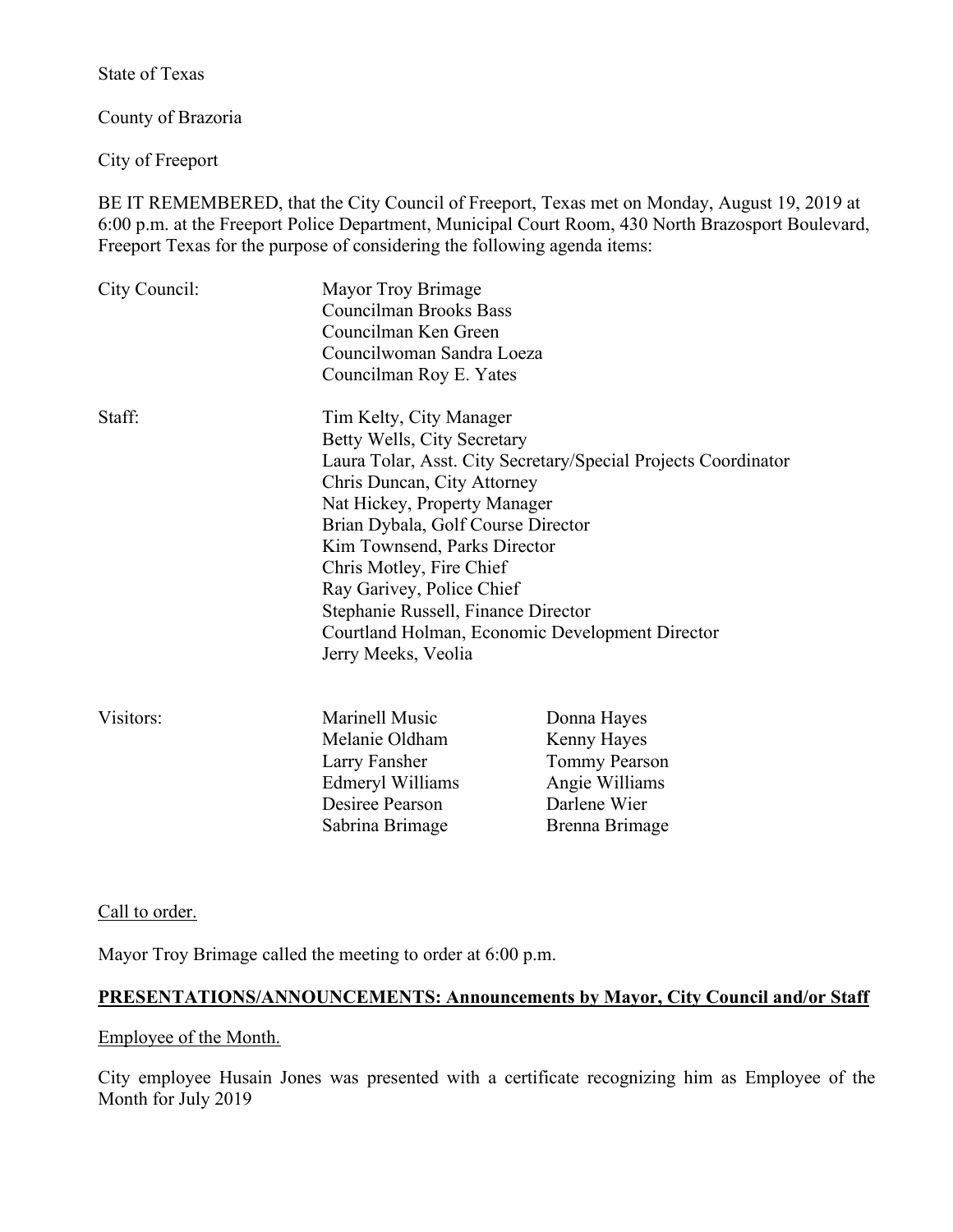## Presentation of quarterly investment report for period ending June 30, 2019.

Finance Director Stephanie Russell presented the quarterly financial report for the period ending June 30, 2019.

## Citizen's Comments

Manning Rollerson spoke to council regarding the water quality of the City of Freeport. He also stated the ditches on Terminal Street are too deep to mow.

# **CONSENT AGENDA:**

Consideration and possible action on the approval of City Council meeting minutes from August 5th, 2019, and August 15, 2019.

Consideration and possible action to changing the date of the first Regular meeting in September due to the Labor Day holiday.

On a motion by Councilman Bass, seconded by Councilman Green, with all present voting "Aye", Council unanimously approved the Consent Agenda.

# **REGULAR SESSION**

Consideration and possible action of authorizing Block 529 Lot 10 (106 North Ave B) to be declared surplus and authorize the City Manager to negotiate the terms of the sale or the property to adjoining land owner(s).

City Manager Tim Kelty stated that after consultation with City Attorney Chris Duncan the sale of this property did not require sealed bids and can be sold to adjacent property owner.

On a motion by Councilman Bass, seconded by Councilwoman Loeza, with all with all present voting 3 to 1, Council approved authorizing Block 529 Lot 10 (106 North Ave B) to be declared surplus and authorize the City Manager to negotiate the terms of the sale or the property to adjoining land owner(s). Councilman Yates voting no.

# Consideration and possible action regarding an interlocal agreement with the Gulf Coast Center

City Manager Tim Kelty stated the agreement with the Gulf Coast Center public transportation would extend for three more years starting FY October 1, 2019 to the FY of 2023, with each year after it can be renewed with an annual agreement, with confirmation by the City.

On a motion by Councilman Bass, seconded by Councilman Green, with all present voting "Aye", Council unanimously approved an interlocal agreement with the Gulf Coast Center.

Consideration and possible action on approval of proposal from BRW Architects for preparation of Architectural Feasibility Study for relocation and consolidation of most City Services to O.A. Fleming Campus

On motion by Councilman Bass and seconded by Councilman Green this item was tabled.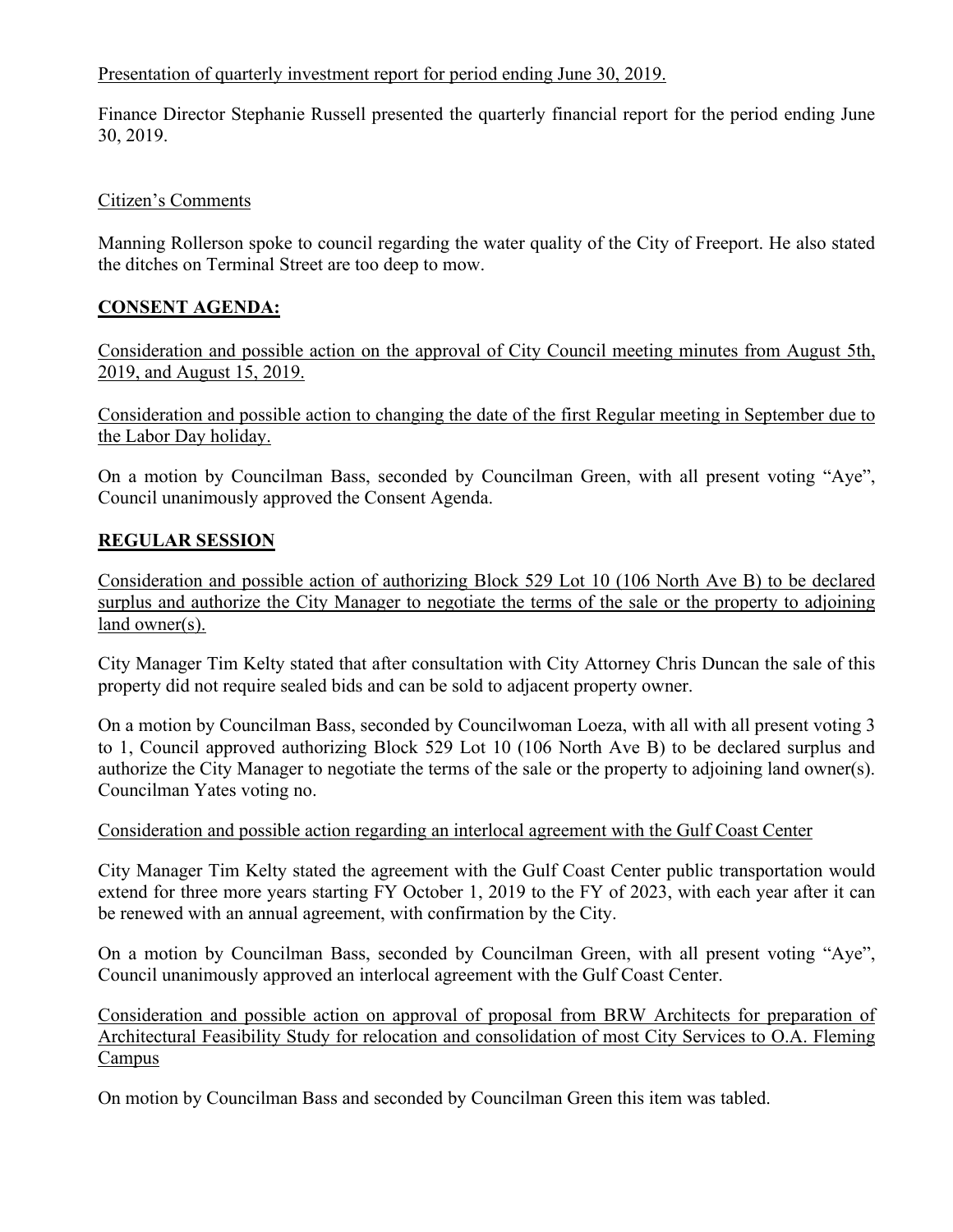Consideration and possible action on task authorization from Freese & Nichols for Park Plan development at O. A. Fleming property

On a motion by Councilman Bass and seconded by Councilman Green this item was tabled.

Consideration and possible action on task authorization from Freese & Nichols for Engineering water facilities condition assessment and capacity evaluation identifying capital needs

City Manager Tim Kelty stated that Freese and Nichols will do an evaluation on the City's wells, distribution stations, elevated towers, and pumps for the treatment facility water distribution system. Proposal for this evaluation is \$45,000.00 for the assessment.

On a motion by Councilman Bass and seconded by Councilwoman Loeza with all present and voting "Aye" approved a task authorization from Freese & Nichols for Engineering water facilities condition assessment and capacity evaluation identifying capital needs

### Consideration and possible action in regard to Prepay Bond Ordinance

City Finance Director Stephanie Russell, stated that the Ordinance # 2019-2579 is to prepay a portion of 2022 debt in 2021. This Ordinance says that the City will do that, this needs to happen before the City proposes new tax rate, the tax rate is dependent that the City will be paying this debt next year, if not the tax rate would have to be half of what it is now.

On a motion by Councilman Bass, and seconded by Councilwoman Loeza, with all present and voting "Aye" Council unanimously approved the action in regard to Prepay Bond Ordinance

#### Consideration and possible action regarding accepting the 2019 Certified Appraisal Roll Totals**.**

City Finance Director Stephanie Russell stated that this is a "House Keeping" item the law states that you have to accept your certified rolls and your effective tax rate, this item is an appraised roll that was certified by the Tax Appraiser.

On a motion by Councilman Bass and seconded by Councilman Green with all present and voting "Aye" Council unanimously approved the 2019 Certified Appraisal Roll Totals.

### Consideration and possible action on Acceptance of Effective and Rollback Tax Rate Calculations for the Fiscal Year Beginning October 1, 2019 and Ending September 30, 2020

City Finance Director Stephanie Russell stated that this item is a "House Keeping" item, Effective and Rollback tax rates are calculated based on the certified roll the City has to be certified in order to calculate. This was done by the Tax Collector Ro'Vin Garrett and reviewed and confirmed by the City's Finance Director Stephanie Russell, and the calculations are correct.

On a motion by Councilwoman Loeza, and seconded by Councilman Bass with all present and voting "Aye" Council unanimously approved action on Acceptance of Effective and Rollback Tax Rate Calculations for the Fiscal Year Beginning October 1, 2019 and Ending September 30, 2020.

Consideration and possible action to Propose a Tax Rate and set Public Hearings for the Fiscal Year Beginning October 1, 2019 and Ending September 30, 2020

City Finance Director Stephanie Russell explained three tax rate options: 1.Current Rate (0.628005) which is recommended. It is the same rate as the current year. 2. Effective Rate (0.618092) which is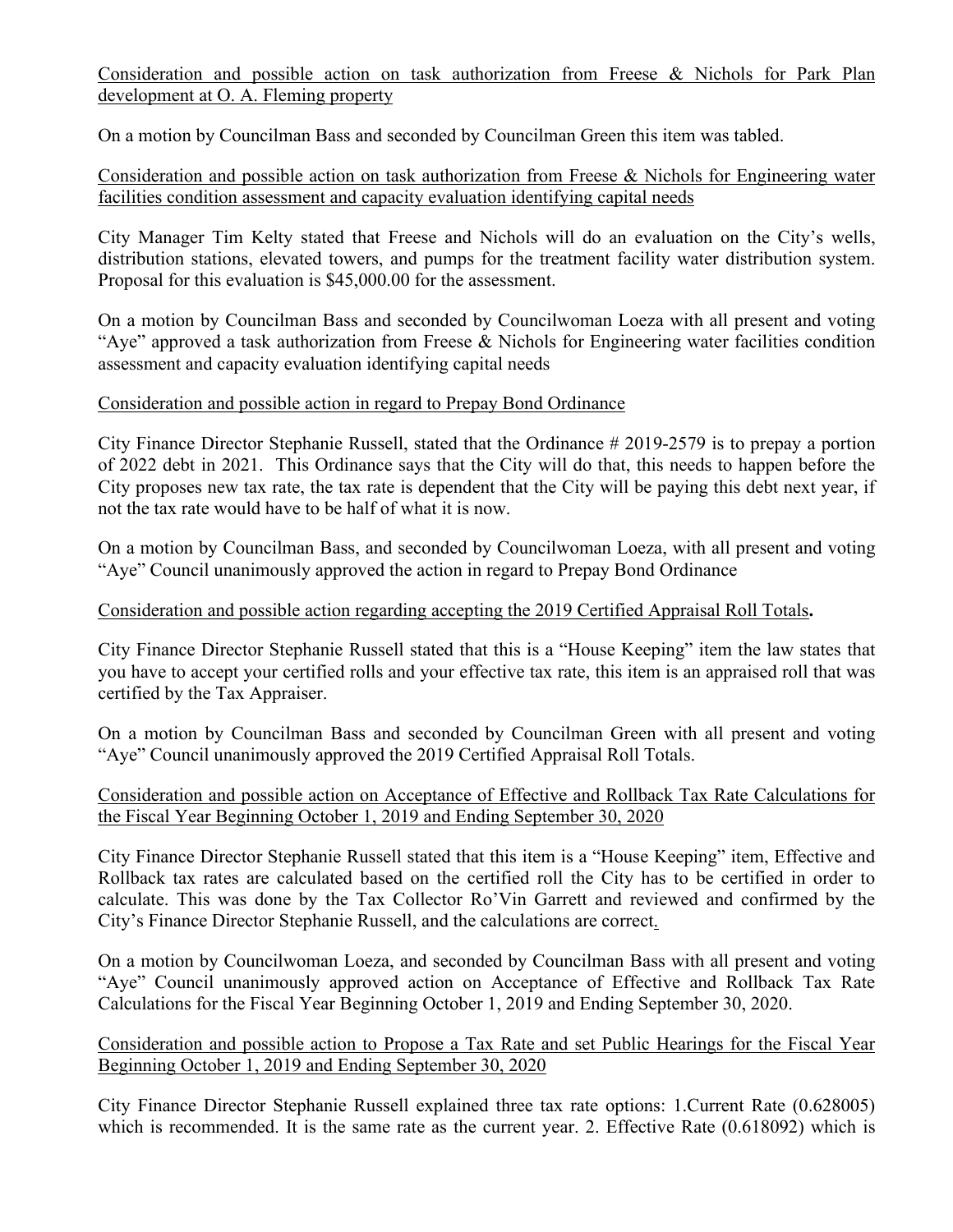slightly less than the Current Rate, and 3. Rollback Rate (0.645579) which is more than the current rate. She explained that the recommended current rate will result in sufficient revenue that will support the proposed budget. If the City goes with the Current Rate since it is above the effective rate the City will need to have two Public Hearings, we are proposing to have those meetings On September 3, 2019, September 9, 2019 and September 16, 2019 to pass or approve the tax rate.

On a motion by Councilman Bass "**I move to propose a tax rate of \$0.628005, which is a tax increase of 1.6% above the Effective Tax Rate, to be adopted at a future meeting:"** and seconded by Councilwoman Loeza with all present and voting "Aye" Council unanimously approved action to Propose a Tax Rate and set Public Hearings for the Fiscal Year Beginning October 1, 2019 and Ending September 30, 2020.

Consideration and possible action on Ordinance No. 2019-2580 an Amendment to Ordinance Regarding Retiree Health Insurance

Finance Director Stephanie Russell proposed that the City eliminate the portion of the monthly premium that the City was paying on retiree coverage, and the retiree will pay the full plan amount. Retiree will have the same plan options as employees with a \$10.00 increase per month.

On a motion by Councilwoman Loeza and seconded by Councilman Green with all present and voting "Aye" Council unanimously approved Ordinance #2019-2580. an Amendment to Ordinance Regarding Retiree Health Insurance.

### **WORK SESSION:**

Mayor Troy Brimage thanked David Hoelewyn and the Street Department for all the hard work that has been done.

Councilman Ken Green says that citizens are having problems with potholes on Walnut and Broad and Walnut and Second street.

Councilman Brooks Bass wants to hear more of what the EDC is accomplishing.

Councilwoman Sandra Loeza asked if the Freeport LED sign will work again, and if the City will replace the neon lights on the railing leaving the City.

Councilman Roy Yates questioned the status of the Urban Renewal Project.

City Manager Tim Kelty spoke about the modernizing of the elevator at City Hall, and that it will be mid-November before it will be up and running. He spoke on the Animal Control Meeting that it will not be cost effective for Freeport to have its own shelter and will need to be with another City. City Manager also stated that many of the Boards still have vacancies and that City Secretary will get a list together for those Boards and vacancies. He spoke on the Charter Review Commission and that they will meet on regular basis. HR Director Interview will be on Tuesday, and he stated that the Employee Picnic was a success and employees enjoyed it.

Update on reports / concerns from Department heads

Brian Dybala spoke of the First T program, and that participants graduated on Saturday. Revenue is up with unbelievable numbers.